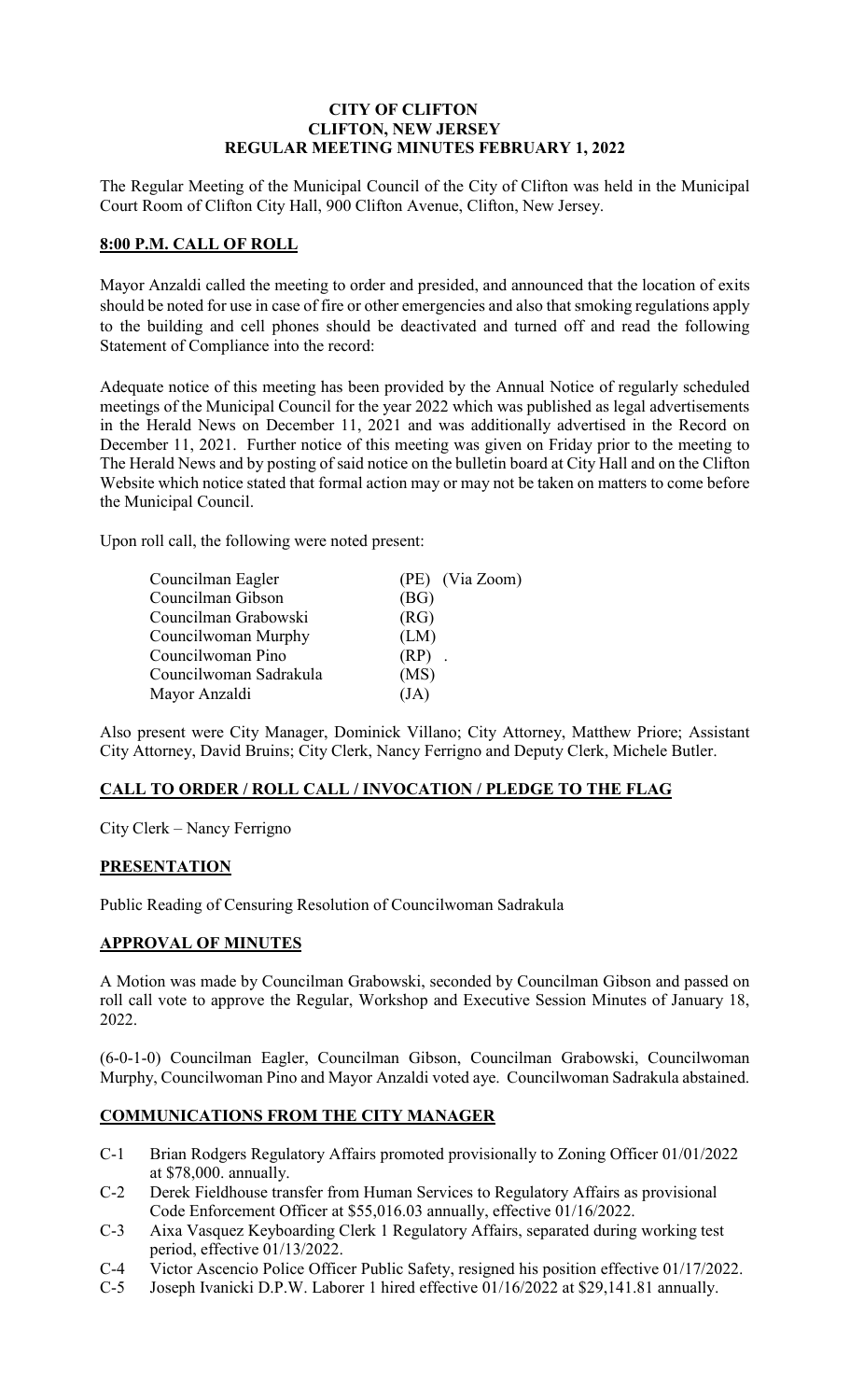#### **COMMUNICATIONS MEETING MINUTES**

- C-6 Minutes of Passaic Valley Water Commission of December 16, 2021
- C-7 Minutes of Advisory Board of Health of 10/12/2022 & 12/14/2022
- C-8 Minutes of Environmental Commission of 10/6/2021 & 12/1/2021<br>C-9 Minutes of Hazardous Materials Control Board of 6/16/2021 & 10
- Minutes of Hazardous Materials Control Board of 6/16/2021 & 10/20/2021
- C-10 Minutes of Board of Adjustment of January 19, 2022
- C-11 Minutes of CA-TV Committee of October 27, 2021
- C-2 Minutes of Planning Board of December 9, 2021
- C-13 Minutes of Bd. of Recreation of November 22, 2021 and Reorg. Meeting of January 3, 2022

# **SECOND READING ORDINANCES**

#### **A. Adoption of Ordinance 7688-22**

#### **B. Public Hearing on Ordinance 7688-22**

Mayor Anzaldi opened the floor to the public with regard to the Ordinance 7688-22

With no one wishing to be heard, a Motion was made by Councilman Gibson, seconded by Councilman Grabowski and passed on roll call vote to close the public hearing.

The following entitled ordinance had been introduced and having passed on first reading, which first reading was by title and said entitled ordinance having been published according to the law and thereafter placed on the Agenda of the present meeting, said ordinance was brought up for public hearing at the opening of such hearing said ordinance was given a second reading which reading was by title and all persons interested having been given an opportunity to be heard concerning said ordinance and upon motion, adopted said hearing was closed and said ordinance was thereafter finally passed without amendments, upon motion regularly made by Councilman Gibson, seconded by Councilman Grabowski and carried by roll call vote.

## **An Ordinance to Amend, Revise and Supplement Chapter 439 of the Code of the City of Clifton, entitled "Vehicles and Traffic", More Particularly Article II Thereof, entitled "Stopping, Standing and Parking," Section 439-12, Entitled "Parking Prohibited for Street Cleaning" (Revises Lincoln Place)**

(7-0-0-0) Councilman Eagler, Councilman Gibson, Councilman Grabowski, Councilwoman Murphy, Councilwoman Pino, Councilwoman Sadrakula and Mayor Anzaldi voted aye.

## **C. Adoption of Ordinance 7689-22**

## **D. Public Hearing on Ordinance 7689-22**

Mayor Anzaldi opened the floor to the public with regard to the Ordinance 7689-22

With no one wishing to be heard, a Motion was made by Councilman Grabowski, seconded by Councilman Gibson and passed on roll call vote to close the public hearing.

The following entitled ordinance had been introduced and having passed on first reading, which first reading was by title and said entitled ordinance having been published according to the law and thereafter placed on the Agenda of the present meeting, said ordinance was brought up for public hearing at the opening of such hearing said ordinance was given a second reading which reading was by title and all persons interested having been given an opportunity to be heard concerning said ordinance and upon motion, adopted said hearing was closed and said ordinance was thereafter finally passed without amendments, upon motion regularly made by Councilman Grabowski, seconded by Councilman Gibson and carried by roll call vote.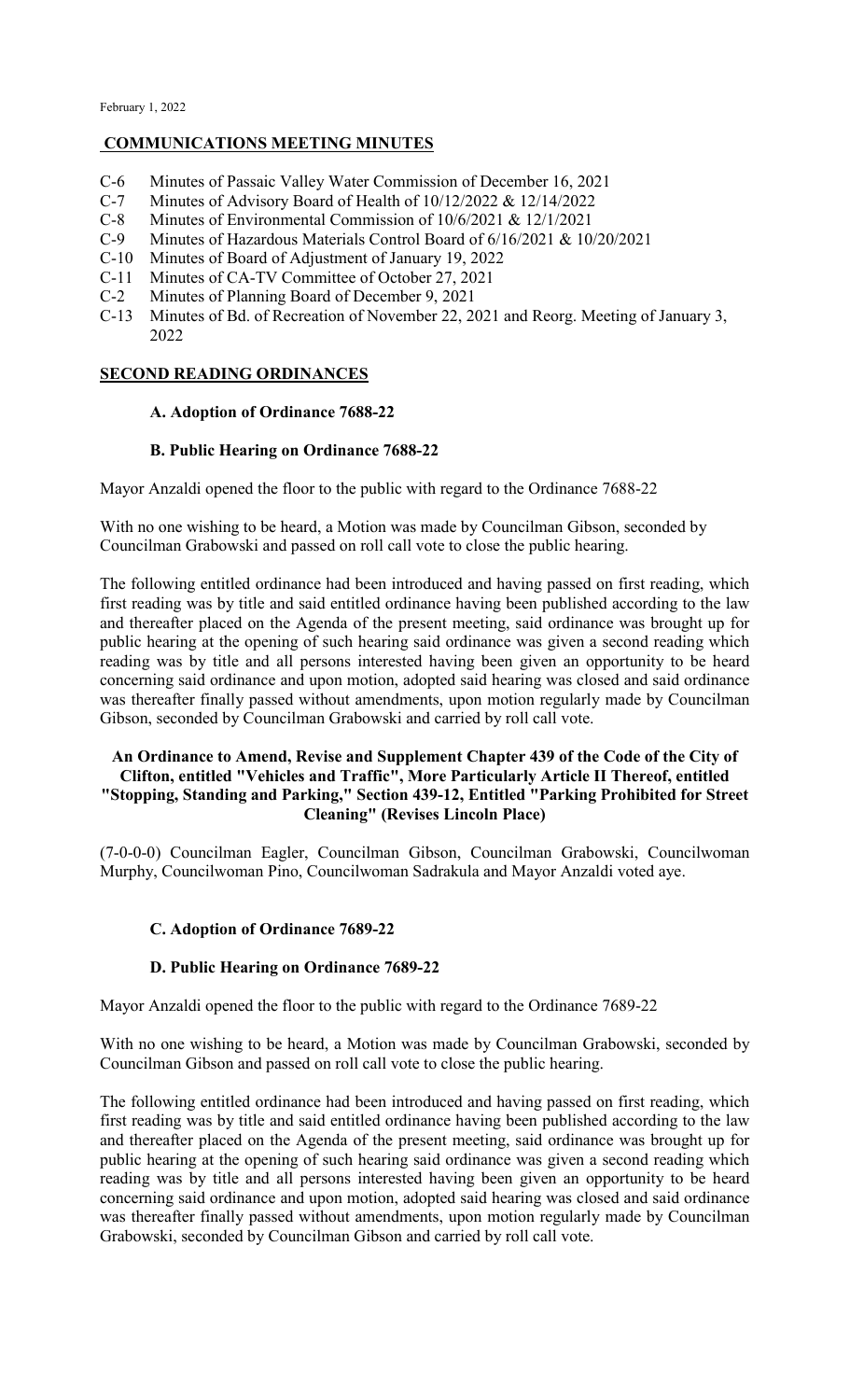## **An Ordinance to Amend, Revise and Supplement Chapter 439 of the Code of the City of Clifton, entitled "Vehicles and Traffic", More Particularly Article II Thereof, entitled "Stopping, Standing and Parking," Section 439-12, Entitled "Parking Prohibited for Street Cleaning" (Adds Burgess Place)**

(7-0-0-0) Councilman Eagler, Councilman Gibson, Councilman Grabowski, Councilwoman Murphy, Councilwoman Pino, Councilwoman Sadrakula and Mayor Anzaldi voted aye.

## **E. Adoption of Ordinance 7690-22**

## **F. Public Hearing on Ordinance 7690-22**

Mayor Anzaldi opened the floor to the public with regard to the Ordinance 7690-22

With no one wishing to be heard, a Motion was made by Councilwoman Murphy, seconded by Councilman Gibson and passed on roll call vote to close the public hearing.

The following entitled ordinance had been introduced and having passed on first reading, which first reading was by title and said entitled ordinance having been published according to the law and thereafter placed on the Agenda of the present meeting, said ordinance was brought up for public hearing at the opening of such hearing said ordinance was given a second reading which reading was by title and all persons interested having been given an opportunity to be heard concerning said ordinance and upon motion, adopted said hearing was closed and said ordinance was thereafter finally passed without amendments, upon motion regularly made by Councilwoman Murphy, seconded by Councilman Gibson and carried by roll call vote.

### **An Ordinance to Amend, Revise and Supplement Chapter 99 of the Code of the City of Clifton, entitled "Salaries and Compensation", More Particularly Article VI Thereof, entitled "Confidential Officials and Employees", Section 99-34, Entitled "Minimum and Maximum Salaries Fixed" (Amends Salary of Fire Chief)**

(6-1-0-0) Councilman Eagler, Councilman Gibson, Councilman Grabowski, Councilwoman Murphy, Councilwoman Pino and Mayor Anzaldi voted aye. Councilwoman Sadrakula voted nay.

## **G. Adoption of Ordinance 7691-22**

## **H. Public Hearing on Ordinance 7691-22**

Mayor Anzaldi opened the floor to the public with regard to the Ordinance 7691-22

With no one wishing to be heard, a Motion was made by Councilman Gibson, seconded by Councilman Grabowski and passed on roll call vote to close the public hearing.

The following entitled ordinance had been introduced and having passed on first reading, which first reading was by title and said entitled ordinance having been published according to the law and thereafter placed on the Agenda of the present meeting, said ordinance was brought up for public hearing at the opening of such hearing said ordinance was given a second reading which reading was by title and all persons interested having been given an opportunity to be heard concerning said ordinance and upon motion, adopted said hearing was closed and said ordinance was thereafter finally passed without amendments, upon motion regularly made by Councilwoman Gibson, seconded by Councilman Grabowski and carried by roll call vote.

## **An Ordinance to Amend, Revise and Supplement Chapter 439 of the Code of the City of Clifton, entitled "Vehicles and Traffic", More Particularly Section 439-19 Thereof, entitled "Bus Stops" (Deletes Bus Stop Along Broad Street at Allwood Road, Near Side (2664); Adds Bus Stop Along Broad Street Between Allwood Road and Huemmer Terrace); and Adds Bus Stop Along Delawanna Avenue at Main Avenue)**

(7-1-0-0) Councilman Eagler, Councilman Gibson, Councilman Grabowski, Councilwoman Murphy, Councilwoman Pino, Councilwoman Sadrakula and Mayor Anzaldi voted aye.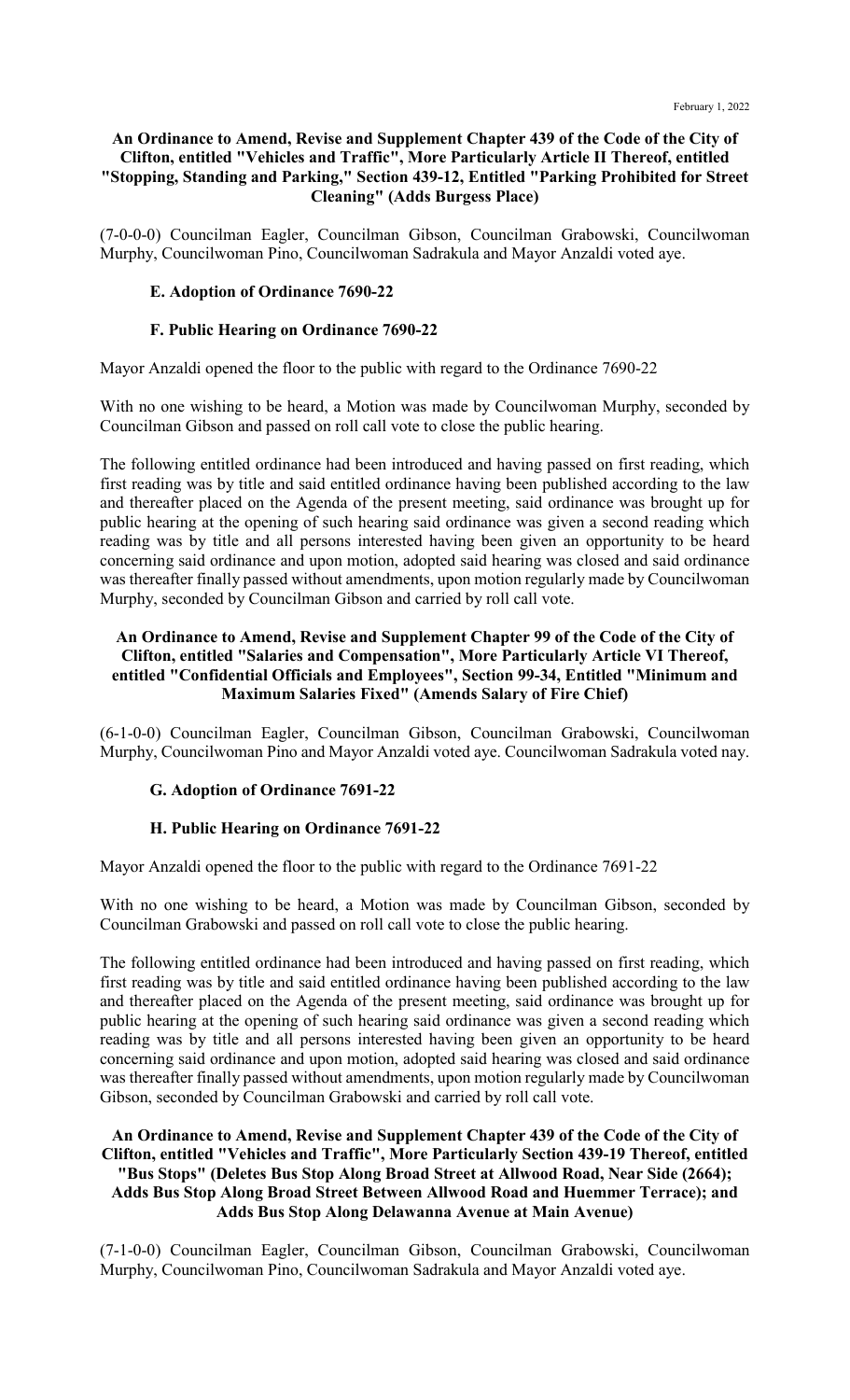#### **FIRST READING ORDINANCES**

#### **A. Introduction of Ordinance 7692-22**

The entitled ordinance was introduced and read by the City Clerk, as first reading, which reading was by title, passed upon motion made by Councilman Grabowski, seconded by Councilman Gibson and carried by roll call vote.

### **An Ordinance to Amend, Revise and Supplement Chapter 439 of the Code of the City of Clifton, entitled "Vehicles and Traffic", More Particularly Section 439-38 Thereof, entitled "Handicapped Parking on Streets for Private Residences" (Deletes 2 Restricted Handicapped Spaces**)

It was regularly moved, seconded and carried that the ordinance now pending be further considered for final passage after public hearing at the regular meeting of the Municipal Council to be held Tuesday, February 15, 2022 at 8:00 p.m. and that the City Clerk be authorized to publish said ordinance together with statutory notice as required by law.

(7-0-0-0) Councilman Eagler, Councilman Gibson, Councilman Grabowski, Councilwoman Murphy, Councilwoman Pino, Councilwoman Sadrakula and Mayor Anzaldi voted aye.

#### **B. Introduction of Ordinance 7693-22**

The entitled ordinance was introduced and read by the City Clerk, as first reading, which reading was by title, passed upon motion made by Councilman Gibson, seconded by Councilwoman Murphy and carried by roll call vote.

### **An Ordinance to Amend, Revise and Supplement Chapter 439 of the Code of the City of Clifton, entitled "Vehicles and Traffic", More Particularly Section 439-38 Thereof, entitled "Handicapped Parking on Streets for Private Residences" (Adds 10 Restricted Handicapped Spaces)**

It was regularly moved, seconded and carried that the ordinance now pending be further considered for final passage after public hearing at the regular meeting of the Municipal Council to be held Tuesday, February 15, 2022 at 8:00 p.m. and that the City Clerk be authorized to publish said ordinance together with statutory notice as required by law.

(7-0-0-0) Councilman Eagler, Councilman Gibson, Councilman Grabowski, Councilwoman Murphy, Councilwoman Pino, Councilwoman Sadrakula and Mayor Anzaldi voted aye.

#### **C. Introduction of Ordinance 7694-22**

The entitled ordinance was introduced and read by the City Clerk, as first reading, which reading was by title, passed upon motion made by Councilwoman Murphy, seconded by Councilman Gibson and carried by roll call vote.

### **An Ordinance to Amend, Revise and Supplement Chapter 223 of the Code of the City of Clifton, entitled "Fees", Section 223-30, Entitled "Accident Reports" (Establishes Fee for Online Access to Police Accident Reports and Amends Fee for Reports Requested Other than in Person or Online)**

It was regularly moved, seconded and carried that the ordinance now pending be further considered for final passage after public hearing at the regular meeting of the Municipal Council to be held Tuesday, February 15, 2022 at 8:00 p.m. and that the City Clerk be authorized to publish said ordinance together with statutory notice as required by law.

(7-0-0-0) Councilman Eagler, Councilman Gibson, Councilman Grabowski, Councilwoman Murphy, Councilwoman Pino, Councilwoman Sadrakula and Mayor Anzaldi voted aye.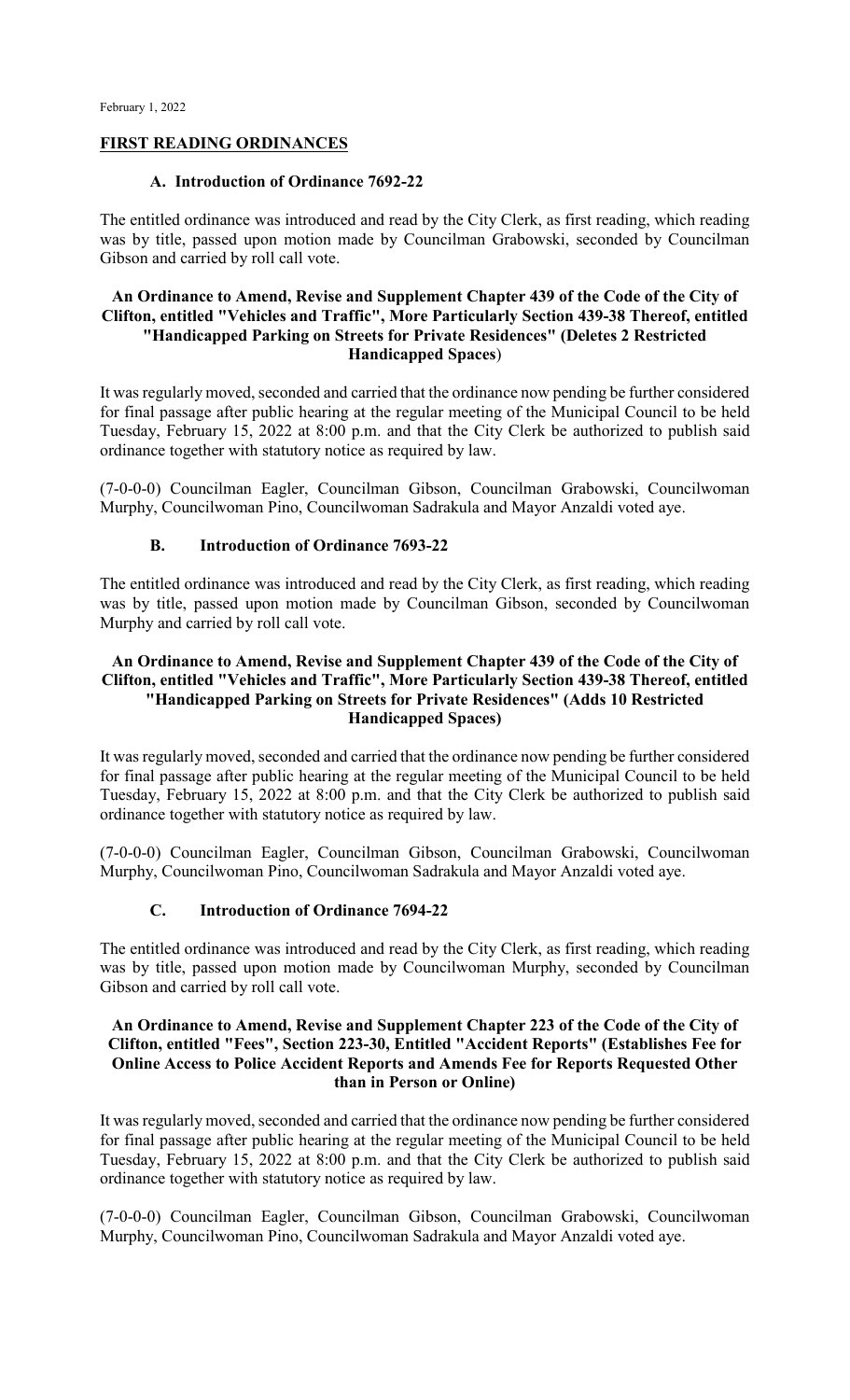# **D. Introduction of Ordinance 7695-22**

The entitled ordinance was introduced and read by the City Clerk, as first reading, which reading was by title, passed upon motion made by Councilman Grabowski, seconded by Councilman Gibson and carried by roll call vote.

### **An Ordinance to Amend, Revise and Supplement Chapter 461 of the Code of the City of Clifton, entitled "Zoning," More Particularly Article IV Thereof, entitled "Bulk, Height and Other Requirements", Section 461-13.1 B Thereof Entitled "Use Regulations" (Adds Additional Paragraph for Attic and Basement Prohibited Uses)**

It was regularly moved, seconded and carried that the ordinance now pending be further considered for final passage after public hearing at the regular meeting of the Municipal Council to be held Tuesday, February 15, 2022 at 8:00 p.m. and that the City Clerk be authorized to publish said ordinance together with statutory notice as required by law.

(7-0-0-0) Councilman Eagler, Councilman Gibson, Councilman Grabowski, Councilwoman Murphy, Councilwoman Pino, Councilwoman Sadrakula and Mayor Anzaldi voted aye.

## **E. Introduction of Ordinance 7696-22**

The entitled ordinance was introduced and read by the City Clerk, as first reading, which reading was by title and a Motion was made by Councilwoman Sadrakula, seconded by Councilwoman Pino and passed on roll call vote to table Ordinance 7696-22

## **An Ordinance to Amend, Revise and Supplement Chapter 461 of the Code of the City of Clifton, entitled "Zoning", More Particularly Article VII, entitled "Site Plan Approval" Section 461-42, Entitled "Additional Requirements" (Deletes Sodium Vapor Lighting Requirement)**

It was regularly moved, seconded and carried that the ordinance now pending be further considered for final passage after public hearing at the regular meeting of the Municipal Council to be held Tuesday, February 15, 2022 at 8:00 p.m. and that the City Clerk be authorized to publish said ordinance together with statutory notice as required by law.

(6-1-0-0) Councilman Eagler, Councilman Gibson, Councilwoman Murphy, Councilwoman Pino, Councilwoman Sadrakula and Mayor Anzaldi voted aye. Councilman Gibson voted nay.

## **F. Introduction of Ordinance 7697-22**

The entitled ordinance was introduced and read by the City Clerk, as first reading, which reading was by title, passed upon motion made by Councilwoman Murphy, seconded by Councilman Gibson and carried by roll call vote.

### **An Ordinance to Amend, Revise and Supplement Chapter 99 of the Code of the City of Clifton, entitled "Salaries and Compensation", More Particularly Article V Thereof, entitled "School Crossing Guards" (Establishes Salaries and Compensation for 2021, 2022, 2023, 2024 and 2025)**

It was regularly moved, seconded and carried that the ordinance now pending be further considered for final passage after public hearing at the regular meeting of the Municipal Council to be held Tuesday, February 15, 2022 at 8:00 p.m. and that the City Clerk be authorized to publish said ordinance together with statutory notice as required by law.

(7-0-0-0) Councilman Eagler, Councilman Gibson, Councilman Grabowski, Councilwoman Murphy, Councilwoman Pino, Councilwoman Sadrakula and Mayor Anzaldi voted aye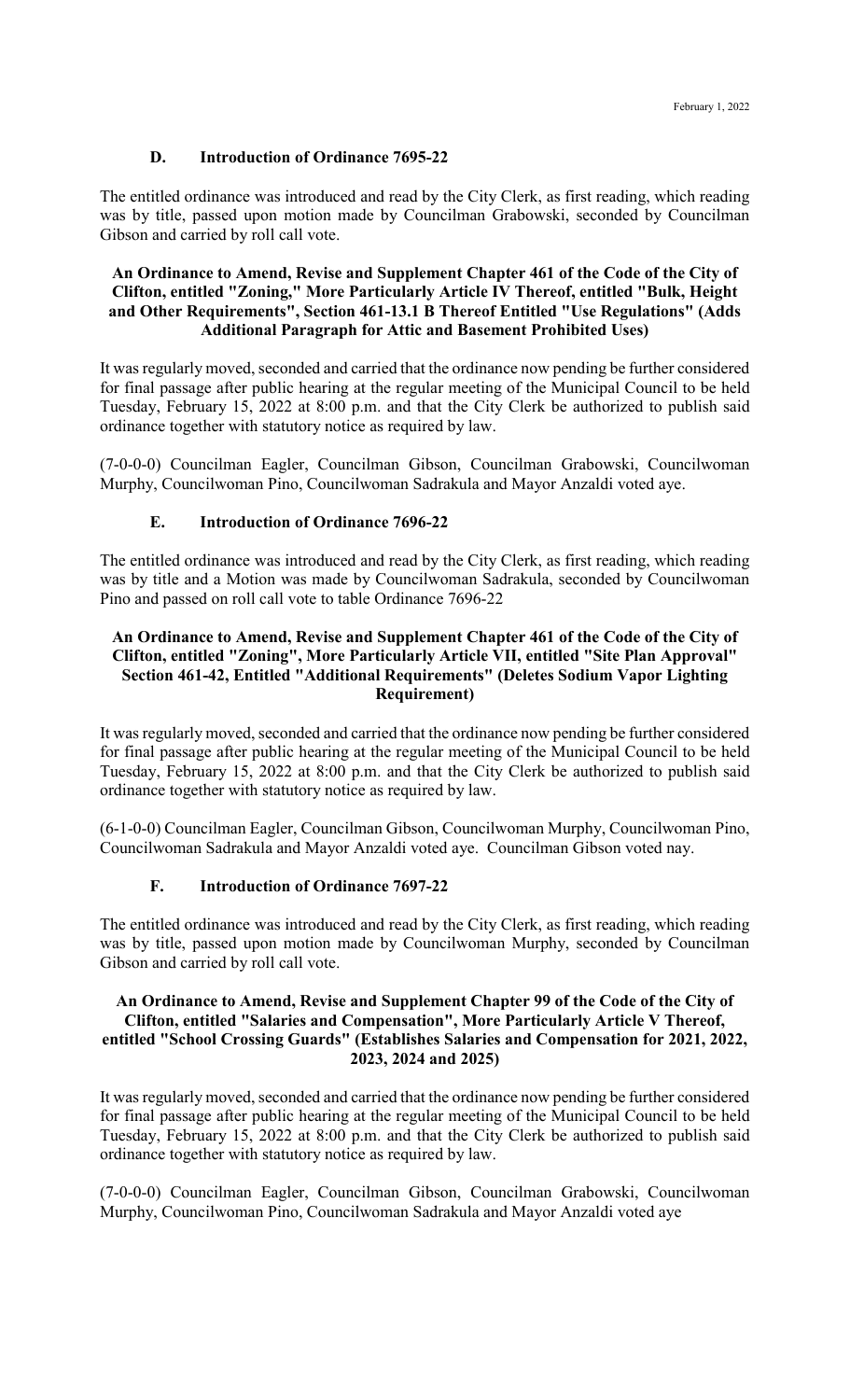## **CITY MANAGER PRIVILEGE**

City Manager, Dominick Villano, announced that a Point in Time count of homeless individuals was completed which helps with funding from the County to provide services for these individuals.

### **FLOOR TO MEMBERS OF THE PUBLIC**

Tom Whittles, CASA, thanked the Council for approving Black Balloon Day to memorialize those who were lost to drug overdoses.

Katlyn Webb, 23 Strangeway Terrace, asked for donations of art supplies to benefit the Center for Enhancing Abilities – Progressive (CEA)

Raymond Robertello, 66 Woodlawn Ave., discussed the City's Master Plan, resident participation regarding new development and quality of life.

With no one else wishing to be heard, a motion was made by Councilman Gibson, seconded by Councilwoman Murphy and passed on roll call vote to close the public session.

(7-0-0-0) Councilman Eagler, Councilman Gibson, Councilman Grabowski, Councilwoman Murphy, Councilwoman Pino, Councilwoman Sadrakula and Mayor Anzaldi voted aye.

Mayor Anzaldi asked that Black Balloon Day be put on the City website and that a donation bin put in City Hall lobby for art supply donations to CEA.

## **COUNCIL PRIVELEGE**

#### **Councilwoman Pino**

Councilwoman Pino told public speaker, Katlyn Webb, that she would be reaching out to her to help with art supply donations for CEA. Councilwoman Pino wished all who celebrate, a happy Chinese New Year and announced that February is Black History Month. She asked that all residents keep the citizens of Ecuador in their prayers during a recent rash of extremely bad weather.

#### **Councilman Grabowski**

Councilman Grabowski asked Katlyn Webb for her contact information so he can help with donations to CEA. He spoke about the progress of the updating of certain Zoning Ordinances.

#### **Councilwoman Murphy**

Councilwoman Murphy discussed the homeless situation in the City.

Councilwoman Pino left the meeting at 8:36 p.m. Councilman Grabowski left the dais at 8:36 p.m.

Councilwoman Murphy announced a fundraiser being hosted by The Red Hat Angels. She asked Katlyn Webb to leave donation information, so she can spread the word for CEA donations.

Councilman Grabowski returned to the dais at 8:37 p.m.

Councilwoman Murphy announced Recreation Department news.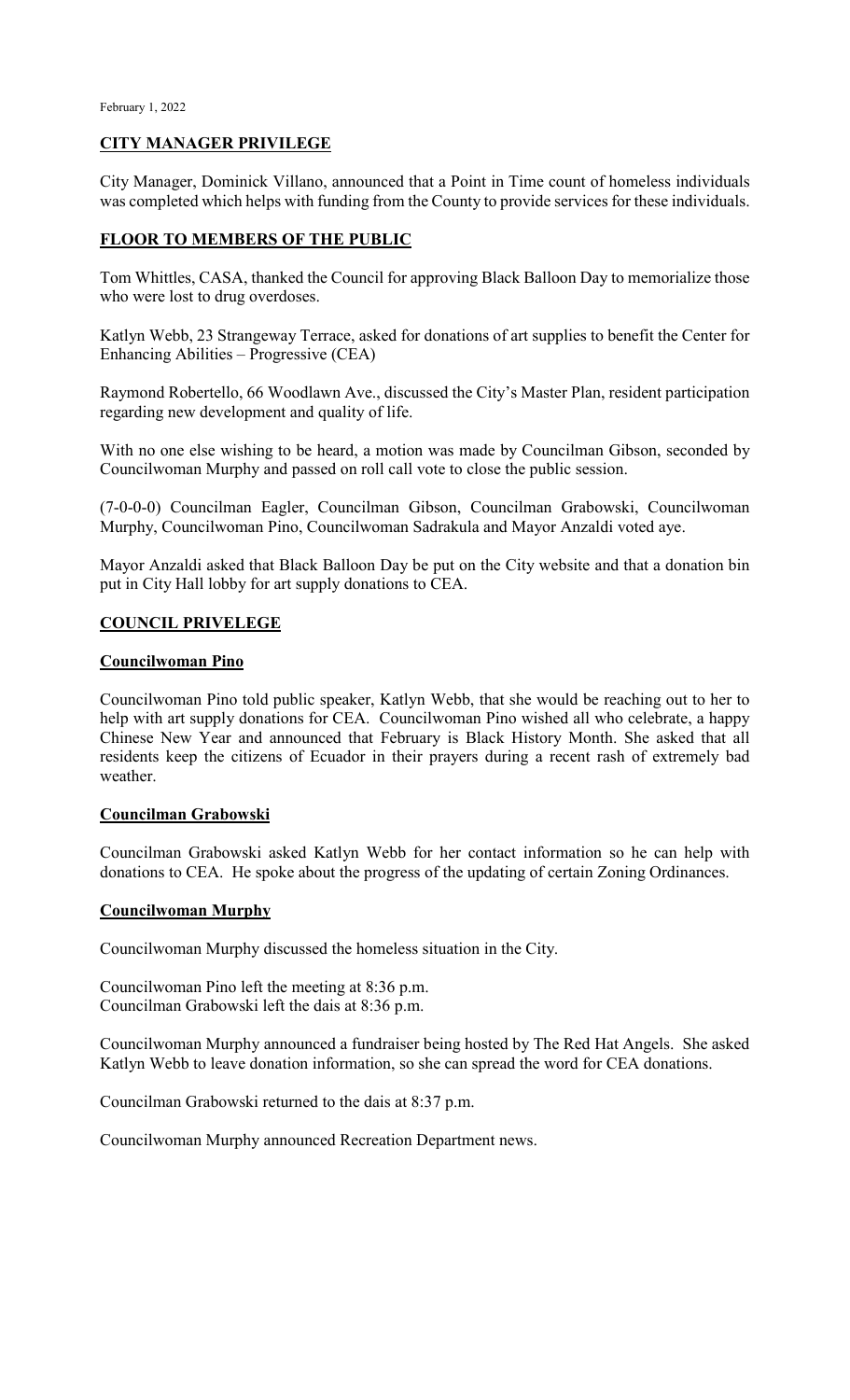### **Councilwoman Sadrakula**

Councilwoman Sadrakula spoke about ethics violations, the cost and handling of the independent investigation regarding her recent censure by Council. She discussed her prior campaign platform regarding eliminating health care benefits for part-time employees and the cost of hiring outside counsel. Councilwoman Sadrakula discussed her remarks at a previous Council meeting that led to the recent censure resolution.

Councilwoman Sadrakula asked City Manager, Dominick Villano, to provide her with the overtime numbers of the Fire Department by rank. She discussed noise emanating from a rooftop unit on a factory on Industrial East. City Manager, Dominick Villano, remarked that the County did a noise measurement at the site and the decibels did not exceed the levels established in the ordinance. Mr. Villano stated that the factory owner has agreed to install a noise barrier around the unit. Councilwoman Sadrakula spoke about faded road lines on Allwood Road turning onto Dwasline Road. She discussed setting up a meeting with the residents in the area of Edwards Road in regard to an ongoing flooding issue and reported complaints she received about the disrepair of the walking paths in Mr. Prospect Park.

## **Councilman Eagler**

Councilman Eagler thanked all employees who helped with the snow removal from the last storm. He requested that City Manager, Dominick Villano, have a Bond Committee meeting set up in the next few weeks. Councilman Eagler discussed the programs which assist senior citizens with utility costs and pharmaceutical costs. He wished all that celebrate a happy Chinese New Year and a happy Valentine's Day to all.

#### **Councilman Gibson**

Councilman Gibson gave kudos to the DPW and all workers involved in the recent snow cleanup. He urged all residents to cooperate and move their cars from the street to allow for snow plowing. Councilman Gibson stated that the Community Leaders did an excellent job communicating with the public during the snowstorm. He spoke about Council working together to achieve the best possible outcome for all and asked all residents to step up to the plate and help Katlyn Webb on her efforts to help the Center for Enhancing Abilities – Progressive (CEA) with donations.

## **Mayor Anzaldi**

Mayor Anzaldi wished all that celebrate a happy Chinese New Year. He thanked the DPW, Fire Department and Police for their excellent work during the recent snow storm. Mayor Anzaldi spoke about the significance of Ground Hog Day and the coming of Spring. He urged all residents to get vaccinated and boosted to protect everyone from Covid-19. Mayor Anzaldi offered his condolences to the families of the murdered police officers in New York City. He remarked on the threat to Ukraine from Russia and asked everyone to support our Veterans who have kept our country free.

## **RESOLUTIONS VOTED ON SEPERATELY**

A Motion was made by Councilwoman Murphy, seconded by Councilman Gibson and passed on roll call vote to vote on the following resolution separately:

R069-22 Resolution for Appointment to the Clifton Cable Advisory Committee

# **RESOLUTION FOR APPOINTMENT TO THE CLIFTON CABLE ADVISORY COMMITTEE**

**WHEREAS,** the Mayor and Council of the City of Clifton, County of Passaic, State of New Jersey are aware of the resignation of Franklin Tucker from the Cable Advisory Committee; and

**WHEREAS,** the Mayor and Council are in receipt of an application from Christine Witmyer to become a Member of the Cable Advisory Committee;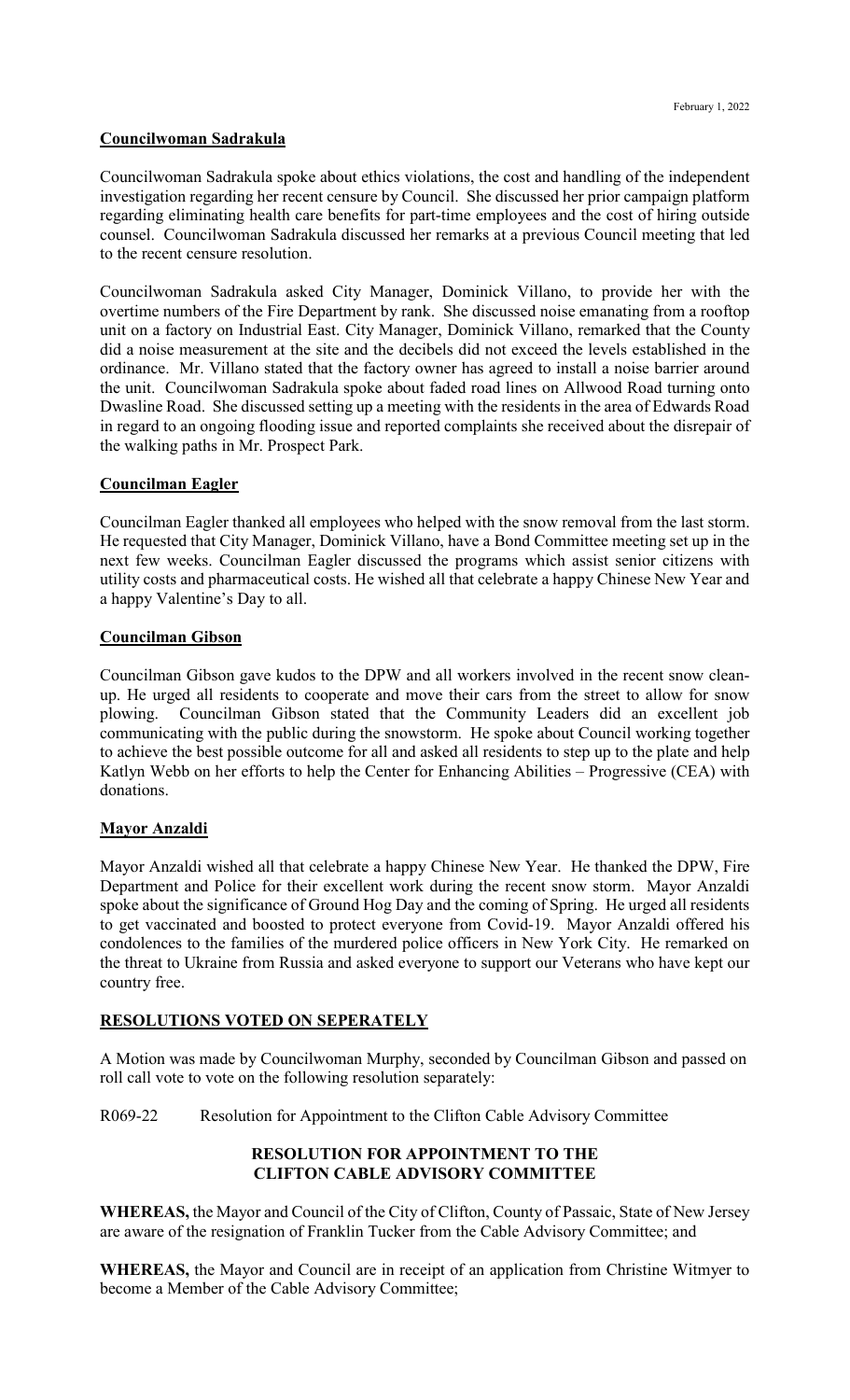**NOW, THEREFORE, BE IT RESOLVED,** by the Mayor and Municipal Council of the City of Clifton, County of Passaic, State of New Jersey that Christine Witmyer is hereby appointed as Alternate #3 of the Cable Advisory Committee commencing this day through December 31, 2024.

(4-1-1-1) Councilman Eagler, Councilman Gibson, Councilwoman Murphy and Mayor Anzaldi voted aye. Councilwoman Sadrakula voted nay, Councilman Grabowski abstained and Councilwoman Pino was absent.

#### **RESOLUTIONS**

A Motion was made by Councilman Gibson, seconded by Councilman Grabowski and passed on roll call vote to move the group.

(6-0-0-1) Councilman Eagler, Councilman Gibson, Councilman Grabowski, Councilwoman Murphy, Councilwoman Sadrakula and Mayor Anzaldi voted aye. Councilwoman Pino was absent.

R057-22 Claims List – February 1, 2022

Resolution: Approve Claims List Resolution for the January 18, 2022 City Council Meeting

#### **RESOLUTION TO APPROVE CLAIMS TO BE PAID MEETING OF February 1, 2022**

Resolved that all claims on the attached sheets are approved as reasonable and proper claims against the City of Clifton.

| <b>Current Fund</b>               | \$                      | 16,707,931.94 |
|-----------------------------------|-------------------------|---------------|
| <b>Grant Fund</b>                 | \$                      | 83,990.28     |
| General Capital Fund              | \$                      | 362,641.14    |
| Sewer Utility -Operating          | \$                      | 1,449.34      |
| Sewer Utility-Capital             | \$                      | 12,773.20     |
| Developers Escrow                 | \$                      | 14,448.04     |
| Dog Trust                         |                         |               |
| Police Extra Duty                 | $\frac{1}{3}$           |               |
| <b>Trust Other</b>                | \$                      | 9,433.00      |
| Section 8 Public Housing          | \$                      | 718,124.90    |
| <b>Community Development</b>      | \$                      | 58, 373. 44   |
| Payroll Agency                    | \$                      | 122,967.54    |
| <b>COAH</b>                       | \$                      | 225.00        |
| Self Insurance                    | \$                      | 1,592,355.99  |
| Self Insurance 11                 |                         |               |
| <b>Fire Dedicated Penalties</b>   | \$\$\$\$                |               |
| Revolving Loan Fund               |                         |               |
| Tax Title Lien Redemption         |                         |               |
| <b>Unemployment Trust Fund</b>    |                         | \$            |
| Library                           | \$                      | 419,354.39    |
| <b>General Liability Trust</b>    | \$                      | 988,747.84    |
| <b>Workers Compensation Trust</b> | $\overline{\mathbb{S}}$ | 191,703.80    |
| Federal DOJ Forfeiture            |                         |               |
| <b>TOTAL CLAIMS</b>               | \$                      | 21,284,519.81 |

**------------------------**

R058-22 Reclassification of Payments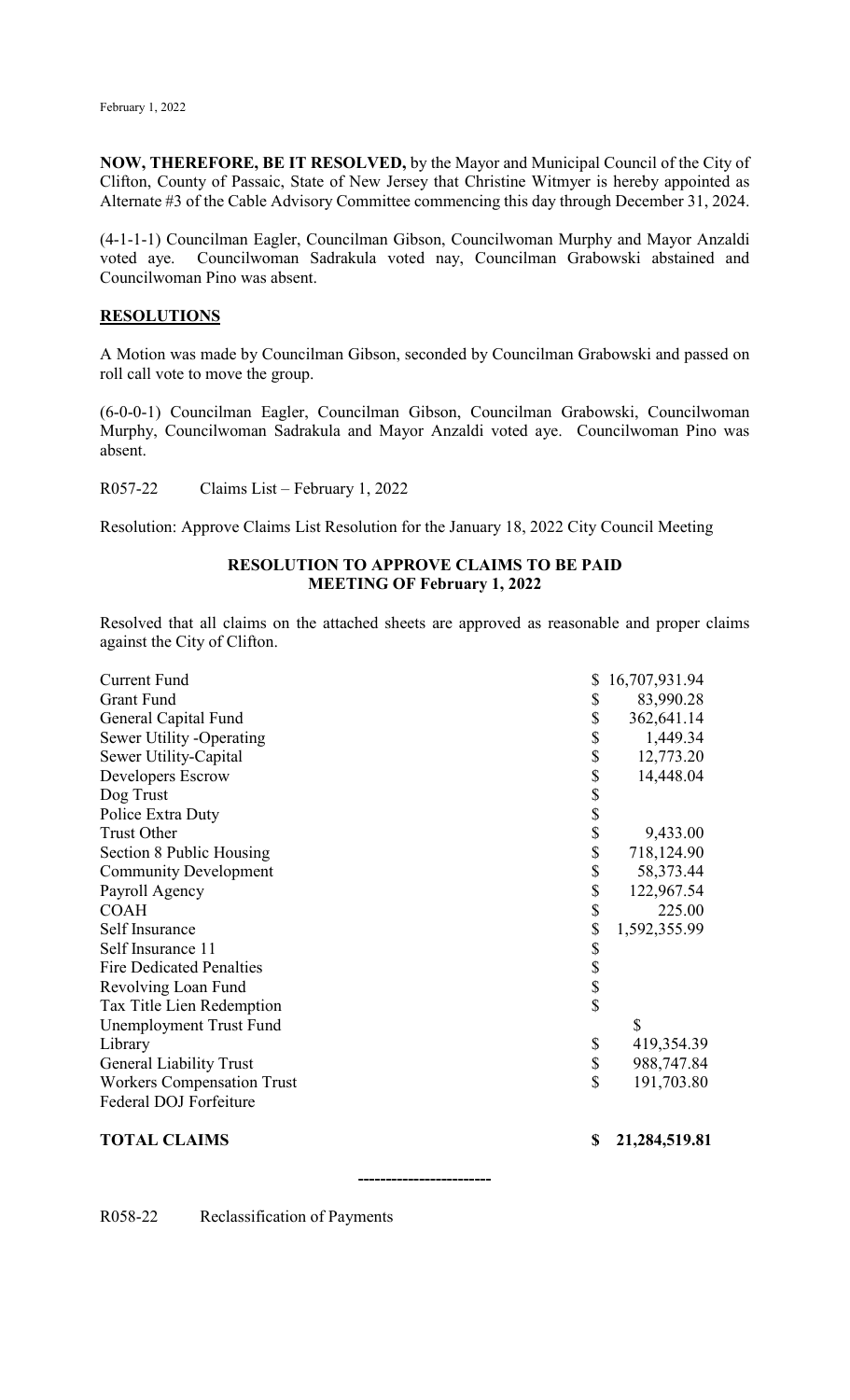#### **RESOLUTION RECLASSIFICATION OF PAYMENTS**

**BE IT RESOLVED**, by the Mayor and City Council of the City of Clifton, County of Passaic, State of New Jersey, that the Chief Financial Officer is hereby authorized to reclassify the following payments as follows:

| $CHECK#$ DATE    | <b>PAYEE</b>                      | AMT. | <b>I FROM</b>                | <b>TO</b>            |
|------------------|-----------------------------------|------|------------------------------|----------------------|
| 2021196          | $\Box$ 12/30/2021   CLIFTON, CITY |      | $\vert$ \$35.29   02-213-40- | $ 01-203-27-330-306$ |
| $\int$ (partial) | $OF - Petty Cash$                 |      | 723-101                      |                      |

R059-22 Resolution Releasing Guarantees for Site Improvements: B'Nei Torah of Clifton, 614-618 Passaic Avenue, Block 58.11, Lots 34 and 36

-------------------------

#### **RESOLUTION RELEASING GUARANTEES FOR SITE IMPROVEMENTS: B'NEI TORAH OF CLIFTON, 614-618 PASSAIC AVENUE BLOCK 58.11, LOTS 34 AND 36**

**WHEREAS**, B'Nei Torah of Clifton. (the Developer) originally posted with the City of Clifton Performance Bond No. CM100459 in the amount of \$122,644.80 and a cash portion in the amount of \$13,627.20 for site improvements at the facility located at 614-618 Passaic Avenue, designated as Block 58.11, Lots 34 and 36; and

**WHEREAS,** the City of Clifton Engineering Department has inspected the site improvements and finds that the Developer has satisfactorily completed all the work in accordance with the approved plan, and is acceptable; and

**WHEREAS,** prior to the return of the Performance Guarantees, the Developer agrees to submit to the City of Clifton a Maintenance Bond in the amount of \$20,440.80; and

**NOW, THEREFORE, BE IT RESOLVED,** that the site improvements at 614-618 Passaic Avenue, Clifton, New Jersey, Block 58.11, Lots 34 and 36 are accepted, the City Engineer is hereby directed to return the Performance and Safety and Stabilization Bonds and all escrow funds to B'Nei Torah of Clifton. upon receipt of the aforementioned Maintenance Bond.

-------------------------

R060-22 Resolution Amending Resolution R006-22 Entitled "Resolution of Award of Contract for Municipal Court Interpreter Spanish Morning and Evening Sessions"

### **RESOLUTION AMENDING RESOLUTION 006-22 ENTITLED "RESOLUTION OF AWARD OF CONTRACT FOR MUNICIPAL COURT INTERPRETER SPANISH MORNING AND EVENING SESSIONS"**

**WHEREAS**, the Council previously adopted Resolution 006-22 to award a contract for Municipal Court Interpreter Spanish Morning and Evening Sessions to Fernandez Translating Services, located at 43 Myron Street, Clifton, NJ 07013; and

**WHEREAS**, due to a scrivener error the total not to exceed amount was presented as \$45,000.00, per year although the bid proposal and calculated costs were actually reflective of \$71,050.00 per year; and

**WHEREAS**, the bid specifications and contract were for a two-year term, which is required to be memorialized by resolution, therefore the above referenced resolution and related contract are required to be amended to reflect total costs properly calculated as \$71,050.00 per year with a total not to exceed amount of \$142,100.00 for two years, and term ending December 31, 2023; and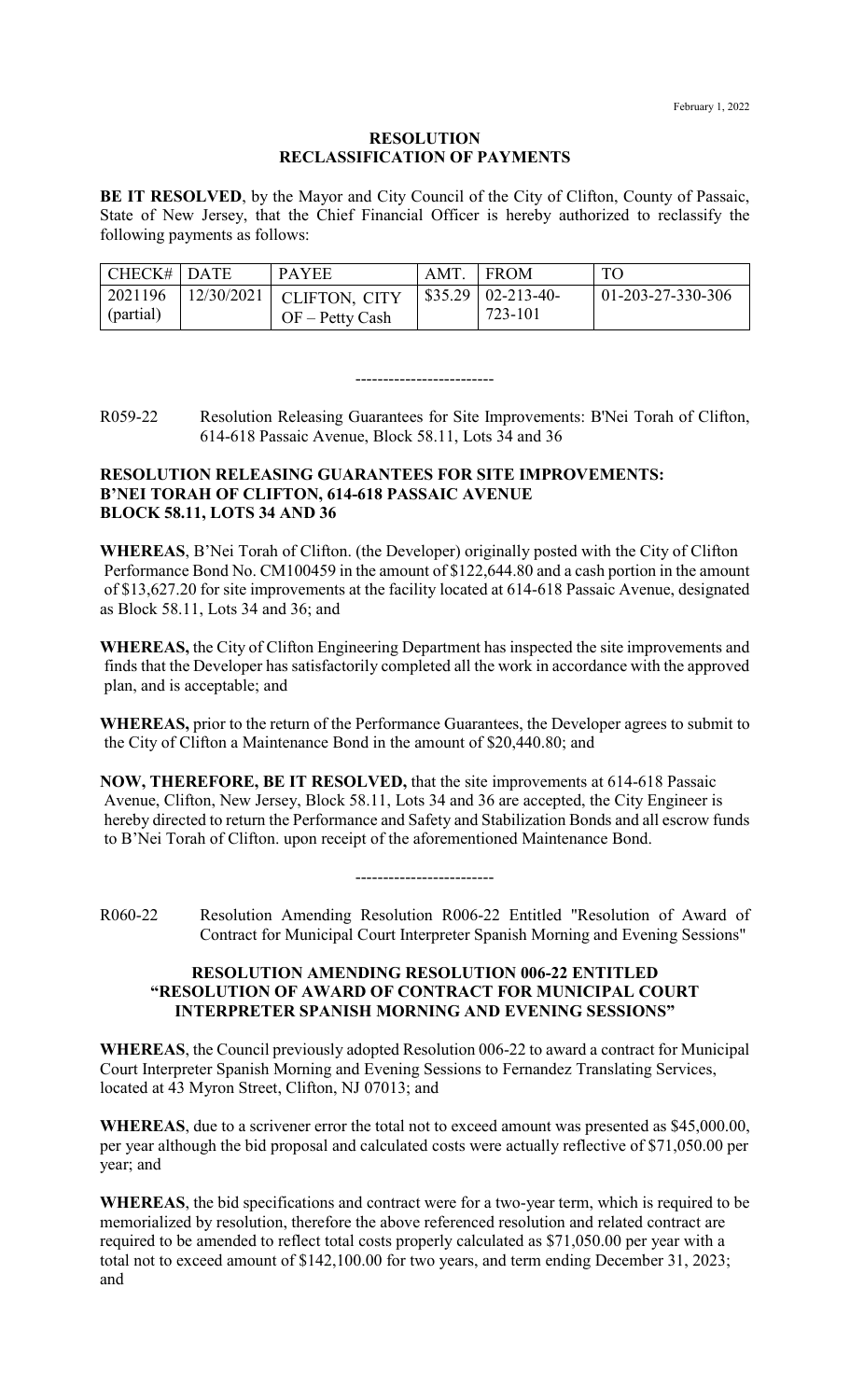**WHEREAS**, the City requests that the above resolution number 006-22 be amended to provide the annual not to exceed amount of the contract to be \$71,050.00; and

**NOW, THEREFORE, BE IT RESOLVED**, by the Mayor and Council of the City of Clifton that the aforesaid Resolution be and hereby is amended to increase the annual award amount by \$30,000.00, to a corrected amount of \$71,050.00 per year, and a total not to exceed contract amount of \$142,100.00 for two-years, with term ending on December 31, 2023. ----------------------

R061-22 Resolution Rejecting Bids for Telecommunications Billing and Equipment Auditing Services

### **RESOLUTION REJECTING BIDS FOR TELECOMMUNICATIONS BILLING AND EQUIPMENT AUDITING SERVICES**

**WHEREAS**, in response to Invitations to Bid for furnishing Telecommunications Billing and Equipment Auditing Services two (2) bids were received and opened on December 8, 2021; and

**WHEREAS,** the bids received were from Technologies, Inc. d/b/a Data Network Solutions and Walter A. McDermott Telephone Auditing Svc.; and

**WHEREAS**, the governing body pursuant to N.J.S.A. 40A:11-13.2© has decided to abandon the project for provision and performance of the goods and services;

**NOW, THEREFORE, BE IT RESOLVED**, that, for the reason aforesaid, the bids received on December 8, 2021 from Technologies, Inc. d/b/a Data Network Solutions and from Walter A. McDermott Telephone Auditing Svc. are both hereby rejected.

-------------------------

R062-22 Resolution Amending Resolution R232-21 Entitled "Award Contract to PL Custom Emergency Vehicles, off of a Sourcewell National Cooperative Contract for Two (2) Ambulance and Emergency Medical Transport Vehicles"

### **RESOLUTION AMENDING RESOLUTION 232-21 ENTITLED "AWARD CONTRACT TO PL CUSTOM EMERGENCY VEHICLES, OFF OF A SOURCEWELL NATIONAL COOPERATIVE CONTRACT FOR TWO (2) AMBULANCE AND EMERGENCY MEDICAL TRANSPORT VEHICLES"**

**WHEREAS**, the Council previously adopted Resolution 232-21 to award a contract for Two (2) Ambulance Transport Vehicles awarded to PL Custom Emergency Vehicles., located at 2201 Atlantic Ave, Manasquan, NJ 08736; and

**WHEREAS,** the contract was amended via resolution 259-21 to add missing costs, which were due to an inadvertent mathematical error on the part of the vendor's pricing calculation, which brought the total not to exceed contract amount to \$575,352.00; and

**WHEREAS,** subsequent to the award of this contract the City was made aware that the costs could be applied under the American Rescue Plan Act (ARPA); and

**WHEREAS**, the City therefore requests that the resolution be revised to change the account number on record from 04-215-55-965-303 to the ARPA fund line 02-213-40-723-107 and have the change memorialized as such; and

**NOW, THEREFORE, BE IT RESOLVED**, by the Mayor and Council of the City of Clifton that the aforesaid Resolution be and hereby is amended to reflect the change of account numbers from 04-215-55-965-303 to 02-213-40-723-107 in order to memorialize the use of ARPA funds for the above previously awarded purchase of two (2) ambulances.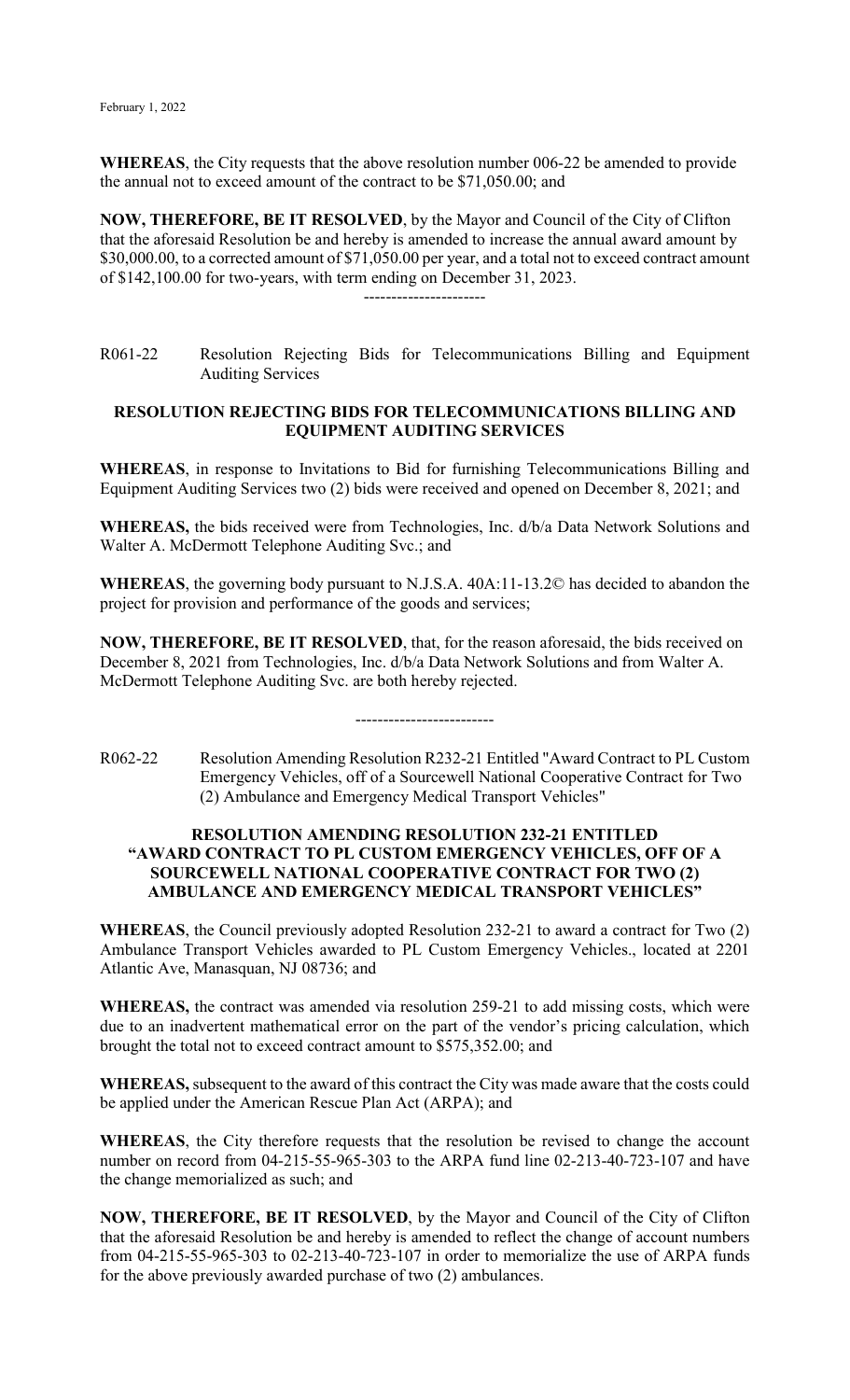R063-22 Resolution of Award of Contract for Thermal Imaging Cameras for the Clifton Fire Department

--------------------

## **RESOLUTION OF AWARD OF CONTRACT FOR THERMAL IMAGING CAMERAS FOR THE CLIFTON FIRE DEPARTMENT**

**WHEREAS,** pursuant to resolution R630-21, the Mayor and Council of the City of Clifton authorized bids to be solicited for the above Thermal Imaging Cameras; and,

**WHEREAS,** the Purchasing Agent did advertise for the above, and on January 26, 2021 received a sole bid from Witmer Public Safety Group, Inc., for \$5,8064.00 per unit, for the initial ten (10) units specified, at a total not to exceed amount of \$58,640.00; and

**WHEREAS,** upon attorney review of the submitted documents, Witmer Public Safety Group, Inc., located at 104 Independence Way, Coatesville, PA 19320-1653, was deemed the lowest responsive and responsible bidder; and,

**WHEREAS,** the bid specifications provided the City the option to use the unit pricing of \$5,8064.00 as proposed and awarded for a period of one year from date of award; and

**WHEREAS,** subsequent to a review of the project and bid received, the Purchasing Agent concurs with the Fire Chief's recommendation to award the bid to Fire and Safety Services in accordance with their proposal; and,

**NOW, THEREFORE, BE IT RESOLVED,** that the contract for the Thermal Imaging Cameras be and is hereby awarded to the sole bidder Witmer Public Safety Group, Inc., located at 104 Independence Way, Coatsville, PA 19320-1653 in accordance with the bid received on January 26, 2022, for a total contract not to exceed amount of \$58,640.00.

**BE IT FURTHER RESOLVED,** that the term of contract shall commence on February 1, 2022, and end on January 31, 2023, pertaining to unit pricing in accordance with the bid received on January 26, 2022; and,

-------------------------

R064-22 Resolution Authorizing Renewal of New & Used Car Lot License - Schumacher

# **RESOLUTION AUTHORIZING NEW AND USED CAR LOT LICENSE RENEWAL**

**WHEREAS,** the Mayor and Council of the City of Clifton, County of Passaic, State of New Jersey are in receipt of a New and Used Car Lot License Renewal from Schumacher Chevrolet of Clifton; and

**WHEREAS,** all paperwork has been completed by the applicant and all fees have been paid; and

**WHEREAS,** all inspections have been completed by the Zoning, Fire, Health and Police Departments;

**NOW, THEREFORE, BE IT RESOLVED** by the Mayor and Council of the City of Clifton, County of Passaic, and State of New Jersey that approval for the renewal of a New and Used Car Lot License to Schumacher Chevrolet of Clifton be and is hereby granted.

------------------------

R065-22 Resolution Authorizing Renewal of Games of Skill Distributor License - Wayne Vending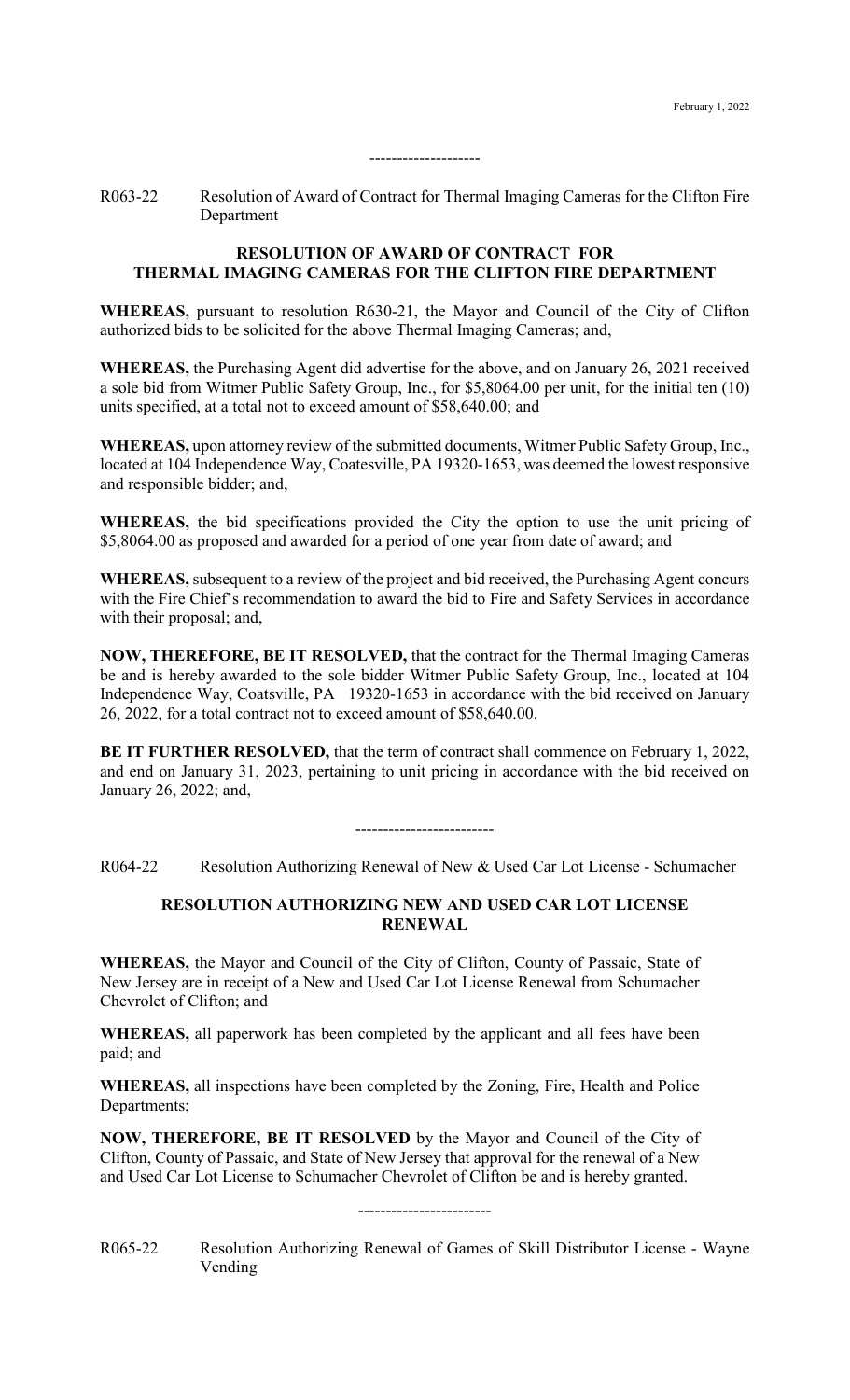### **RESOLUTION AUTHORIZING GAMES OF SKILL DISTRIBUTOR LICENSE RENEWAL**

**WHEREAS,** the Mayor and Council of the City of Clifton, County of Passaic, State of New Jersey are in receipt of Games of Skill Distributor License Renewal from Wayne Vending, 1107 Route 23 South, Wayne, New Jersey; and

**WHEREAS,** all paperwork has been completed and all fees have been paid; and

**WHEREAS,** all inspections have been completed by the Police Department;

**NOW, THEREFORE, BE IT RESOLVED** by the Mayor and Council of the City of Clifton, County of Passaic, and State of New Jersey that approval for the renewal of Games of Skill l Distributor License to Wayne Vending be and is hereby granted.

# -------------------------

R066-22 Resolution Authorizing Renewal of Games of Skill Operator License Renewals

### **RESOLUTION AUTHORIZING GAMES OF SKILL OPERATOR LICENSE RENEWALS**

**WHEREAS,** the Mayor and Council of the City of Clifton, County of Passaic, State of New Jersey are in receipt of Games of Skill Operator License Renewals from various businesses in the City of Clifton; and

**WHEREAS,** all paperwork has been completed and all fees have been paid; and

**WHEREAS,** all inspections have been completed by the Zoning and Police Departments;

**NOW, THEREFORE, BE IT RESOLVED** by the Mayor and Council of the City of Clifton, County of Passaic, and State of New Jersey that approval for the renewal of Games of Skill Operator Licenses to the businesses below be and are hereby granted:

Burger King 161 Piaget Avenue<br>Clif Tavern 1605 Clifton Avenue 605 Clifton Avenue

-------------------------

R067-22 Resolution Authorizing Renewal of Florist License - Days Gone By

# **RESOLUTION AUTHORIZING FLORIST LICENSE RENEWAL**

**WHEREAS,** the Mayor and Council of the City of Clifton, County of Passaic, State of New Jersey are in receipt of Florist License Renewal from Days Gone By, 1382 Clifton Avenue in the City of Clifton; and

**WHEREAS,** all paperwork has been completed by the various applicants and all fees have been paid; and

**WHEREAS,** all inspections have been completed by the Zoning, Fire, Health and Police Departments;

**NOW, THEREFORE, BE IT RESOLVED** by the Mayor and Council of the City of Clifton, County of Passaic, and State of New Jersey that approval for the renewal of Florist License to Days Gone By be and is hereby granted.

-----------------------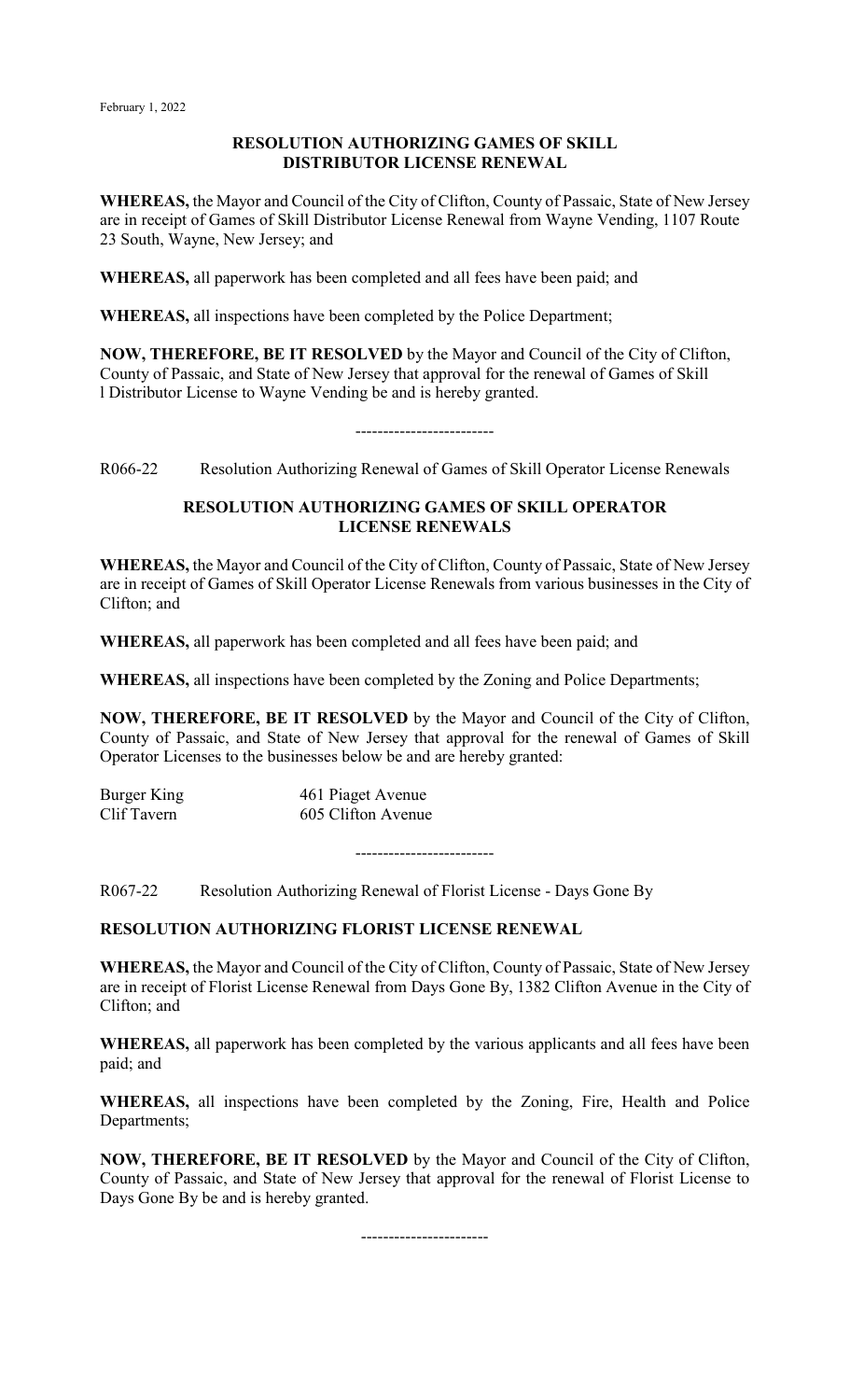R068-22 Resolution Authorizing Renewal of Junk Yard License - Parkway Iron

### **RESOLUTION AUTHORIZING JUNK YARD LICENSE RENEWAL**

**WHEREAS**, the Mayor and Council of the City of Clifton, County of Passaic, State of New Jersey, are in receipt of a Junk Yard License Renewal Application from Parkway Iron & Metal Co. at 613- 639 Route 46 East in Clifton, New Jersey; and

**WHEREAS**, all paperwork has been completed and all fees have been paid; and

**WHEREAS**, inspections have been completed by the Zoning, Fire, Health and Police Departments;

**NOW, THEREFORE, BE IT RESOLVED** by the Mayor and Council of the City of Clifton, County of Passaic and State of New Jersey that approval for the renewal of a Junk Yard License to Parkway Iron & Metal Co. at 613-639 Route 46 East in Clifton, New Jersey 07013, be and is hereby approved.

---------------------

R069-22 Resolution for Appointment to the Clifton Cable Advisory Committee

### **RESOLUTION FOR APPOINTMENT TO THE CLIFTON CABLE ADVISORY COMMITTEE**

**WHEREAS,** the Mayor and Council of the City of Clifton, County of Passaic, State of New Jersey are aware of the resignation of Franklin Tucker from the Cable Advisory Committee; and

**WHEREAS,** the Mayor and Council are in receipt of an application from Christine Witmyer to become a Member of the Cable Advisory Committee;

**NOW, THEREFORE, BE IT RESOLVED,** by the Mayor and Municipal Council of the City of Clifton, County of Passaic, State of New Jersey that Christine Witmyer is hereby appointed as Alternate #3 of the Cable Advisory Committee commencing this day through December 31, 2024

-------------------------

R070-22 Resolution Awarding Software Maintenance Contract for the City of Clifton 9-1-1 System (Police Department 2022)

#### **RESOLUTION AWARDING SOFTWARE MAINTENANCE CONTRACT FOR THE CITY OF CLIFTON 9-1-1 SYSTEM (POLICE DEPARTMENT 2022)**

**WHEREAS,** pursuant to Resolution R-8, adopted August 8, 2012, the Mayor and Council authorized the purchase of a 9-1-1 System from SPOK, Inc. (formerly Amcom Software); and

**WHEREAS,** the hardware/software as provided by SPOK, Inc. is proprietary in nature, and as such the procurement of ongoing maintenance for the same is bid exempt, pursuant to N.J.S.A. 40A:11-5(dd); and

**WHEREAS,** SPOK, Inc.'s invoice includes the cost of Support and Maintenance of the City's 9- 1-1 System for a total of \$39,751.65 for one (1) year (2022); and

**WHEREAS,** this award is of a non-fair and open contract in accordance with N.J.S.A.19:44A-20.5, and,

**WHEREAS,** the Business Entity Disclosure Certification has been received from the Spok, Inc., and is incorporated into the contract awarded hereby, along with the Determination of Value; and

**WHEREAS,** the value of the contract is determined to be not to exceed \$ \$39,751.65, and the duration of the contract is for one (1) year; and,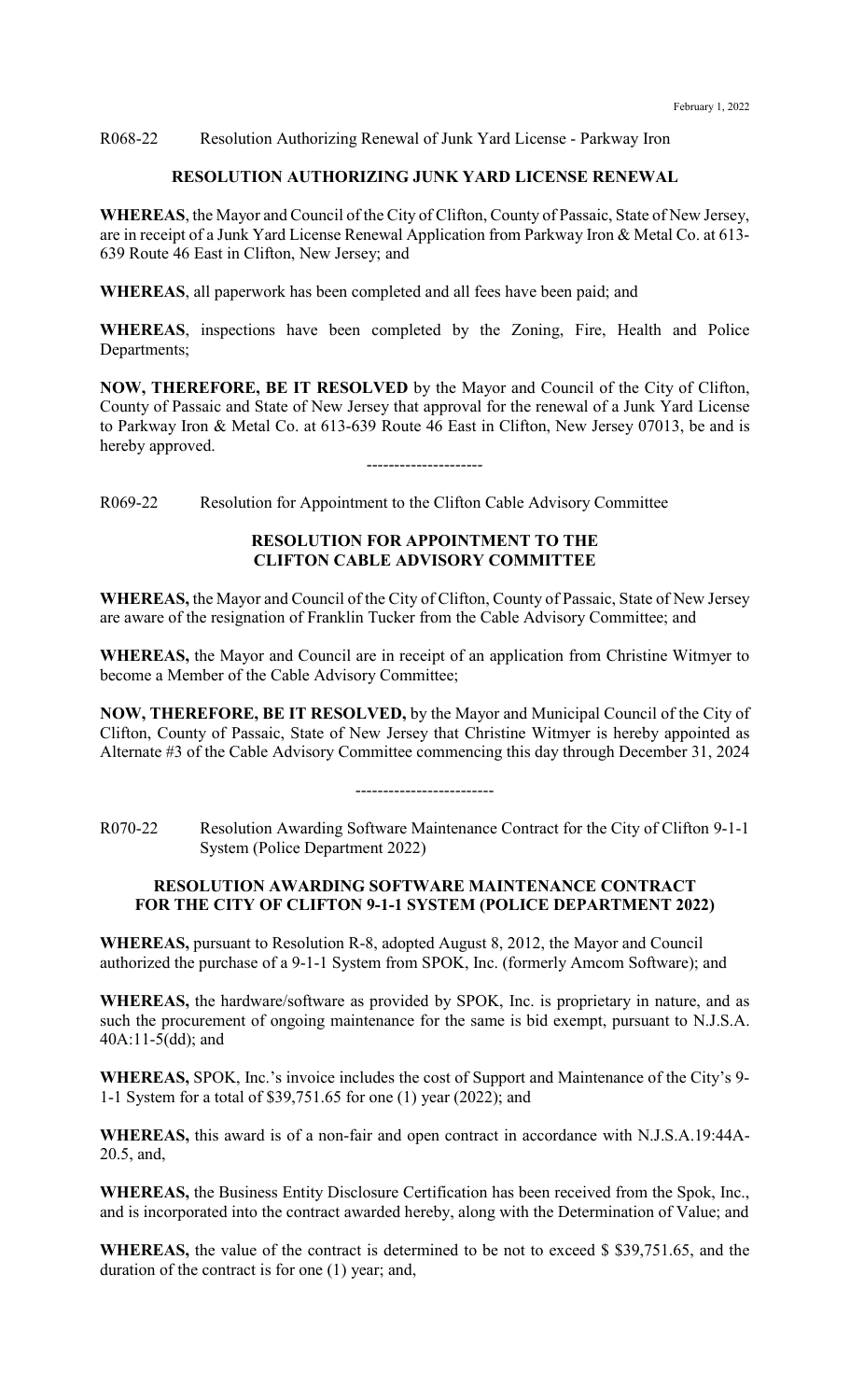**NOW, THEREFORE, BE IT RESOLVED,** that the non-fair and open contract for Annual Maintenance and Support of the 9-1-1 System be awarded to SPOK, Inc., 6850 Versar Center, Ste. 420, Springfield VA 22151, for the total not to exceed amount of \$ \$39,751.65; and,

BE IT FURTHER RESOLVED, that the Mayor and City Clerk are authorized and directed to execute all required documents on behalf of the City of Clifton; and

**BE IT FURTHER RESOLVED,** that this resolution and the invoice be kept on file and available for public inspection in the Office of the City Clerk; and

**BE IT FURTHER RESOLVED,** that no services and/or goods shall commence prior to issuance of a Purchase Order by the Finance Department.

-------------------------

R071-22 Resolution Authorizing Executive Session

# **RESOLUTION AUTHORIZING EXECUTIVE SESSION**

**WHEREAS**, the Municipal Council deems it essential in the furtherance of the public interest, to discuss, in closed session, as expressly permitted by N.J.S.A. 10:4-12, the following subject(s), to wit:

CON- 1 Workers' Compensation Claim - JK (PD)

CON- 2 Clifton Crossing Guards Contract 2021-2025

**NOW, THEREFORE, BE IT RESOLVED** that the public shall be excused and excluded from that portion of the Council's meeting to be held on January 18, 2022 at which time, said subject(s) shall be discussed.

#### **LICENSES**

#### **L-1 Planet Fitness**

Resolution for Preliminary Approval

**FOR**: Clif2-Fit, LLC **T/A**: Planet Fitness **ADDRESS**: 1051 Bloomfield Ave., Clifton, NJ 07012 **TYPE OF FOR ESTABLISHMENT INTENDED**: Grocery - New **FORMERLY OR NEW**: New **ZONE:** B-D **PERMITTED**: Yes **VARIANCE REQUIRED**: No

-------------------------

# **RESOLUTION FOR FINAL APPROVAL**

#### **L-2 Amsterdam 2 Convenience and Smoke Shop**

**BE IT RESOLVED**, that the application of Amsterdam 2 Convenience & Smoke Shop, LLC t/a Amsterdam 2 Convenience & Smoke Shop, 1170 Broad St., Clifton, NJ 07013 for permission to conduct a Grocery - New, for a period ending December 31, 2023, is hereby approved and licenses so issued in the compliance with the approval of the Board of Health, Fire Department, Police and Zoning Officer.

-------------------------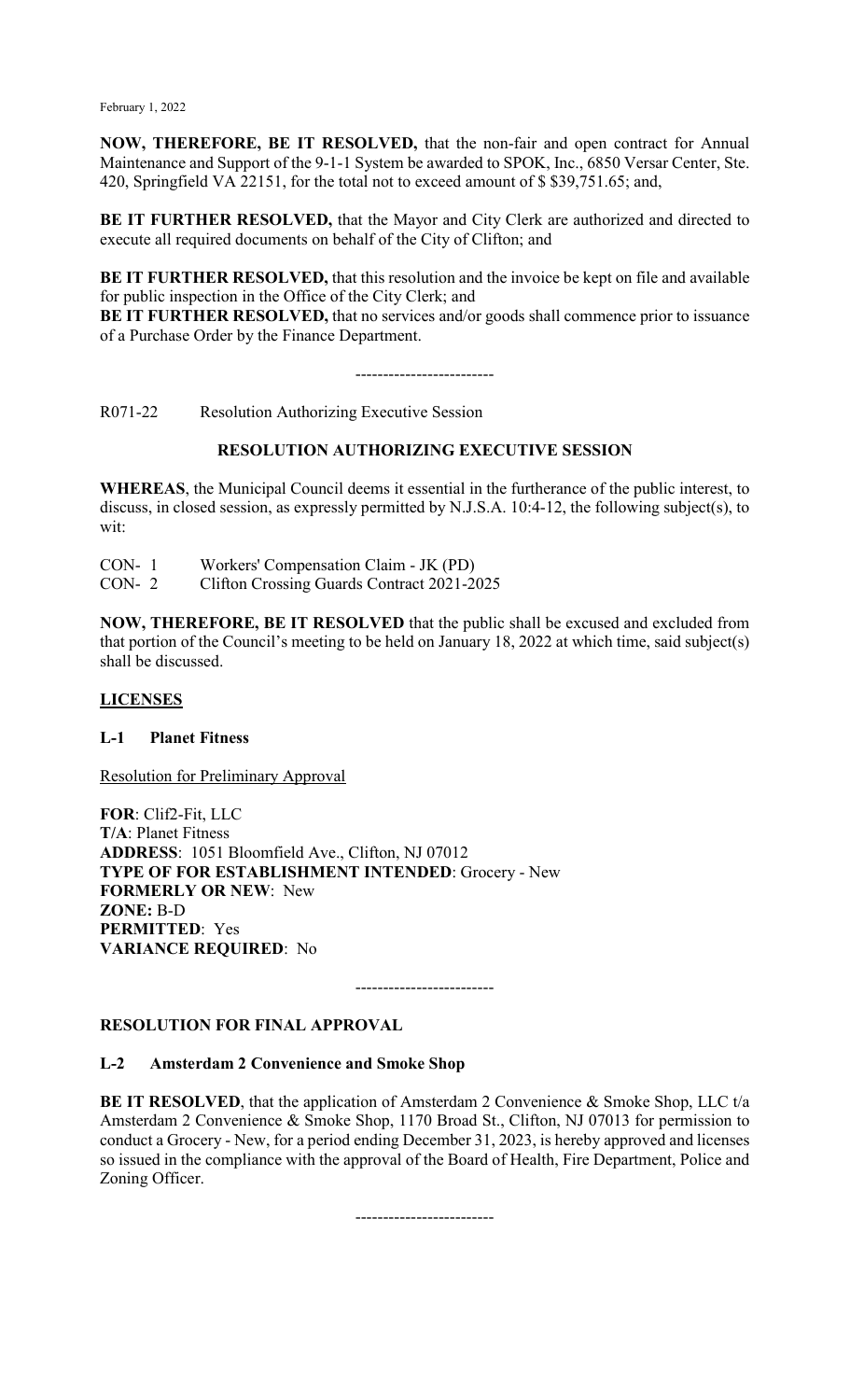## **L-3 Honest Restaurant**

#### Resolution for Final Approval

**BE IT RESOLVED**, that the application of Food Junction, LLC t/a Honest Restaurant, 60 Main Ave., Clifton, NJ 07014 for permission to conduct a Restaurant – Continued Use, for a period ending December 31, 2023, is hereby approved and licenses so issued in the compliance with the approval of the Board of Health, Fire Department, Police and Zoning Officer.

-------------------------

#### **L-4 Sombrero Tacoria**

Resolution for Final Approval

**BE IT RESOLVED**, that the application of The Sombrero Food Truck, Inc.. t/a Sombrero Tacoria, 850 Van Houten Ave., Clifton, NJ 07013, to conduct a Caterer – Continued Use, for a period ending December 31, 2023, is hereby approved and licenses so issued in the compliance with the approval of the Board of Health, Fire Department, Police and Zoning Officer.

---------------------

## **L-5 Botany Lounge**

Resolution for Final Approval

**BE IT RESOLVED**, that the application of Botany Lounge, LLC t/a Botany Lounge, 6 Village Square East, Clifton, NJ 07011to conduct a Restaurant - New, for a period ending December 31, 2023, is hereby approved and licenses so issued in the compliance with the approval of the Board of Health, Fire Department, Police and Zoning Officer.

-------------------------

#### **L-6 San Remo Pizza**

Resolution for Preliminary Approval

**FOR**: ORA Pizza, LLC **T/A**: San Remo Pizza **ADDRESS**: 1104 Main Ave., Clifton, NJ 07011 **TYPE OF FOR ESTABLISHMENT INTENDED**: Restaurant – Continued Use **FORMERLY OR NEW**: San Remo Pizza **ZONE:** B-C **PERMITTED**: Yes **VARIANCE REQUIRED**: No

-------------------------

**L-7 Yasmeen**

Resolution for Preliminary Approval

**FOR**: Al Shami, LLC **T/A**: Yasmeen **ADDRESS**: 247 Piaget Ave., Clifton, NJ 07011 **TYPE OF FOR ESTABLISHMENT INTENDED**: Restaurant – Continued Use **FORMERLY OR NEW**: Yasmeen **ZONE: PERMITTED**: Yes **VARIANCE REQUIRED**: No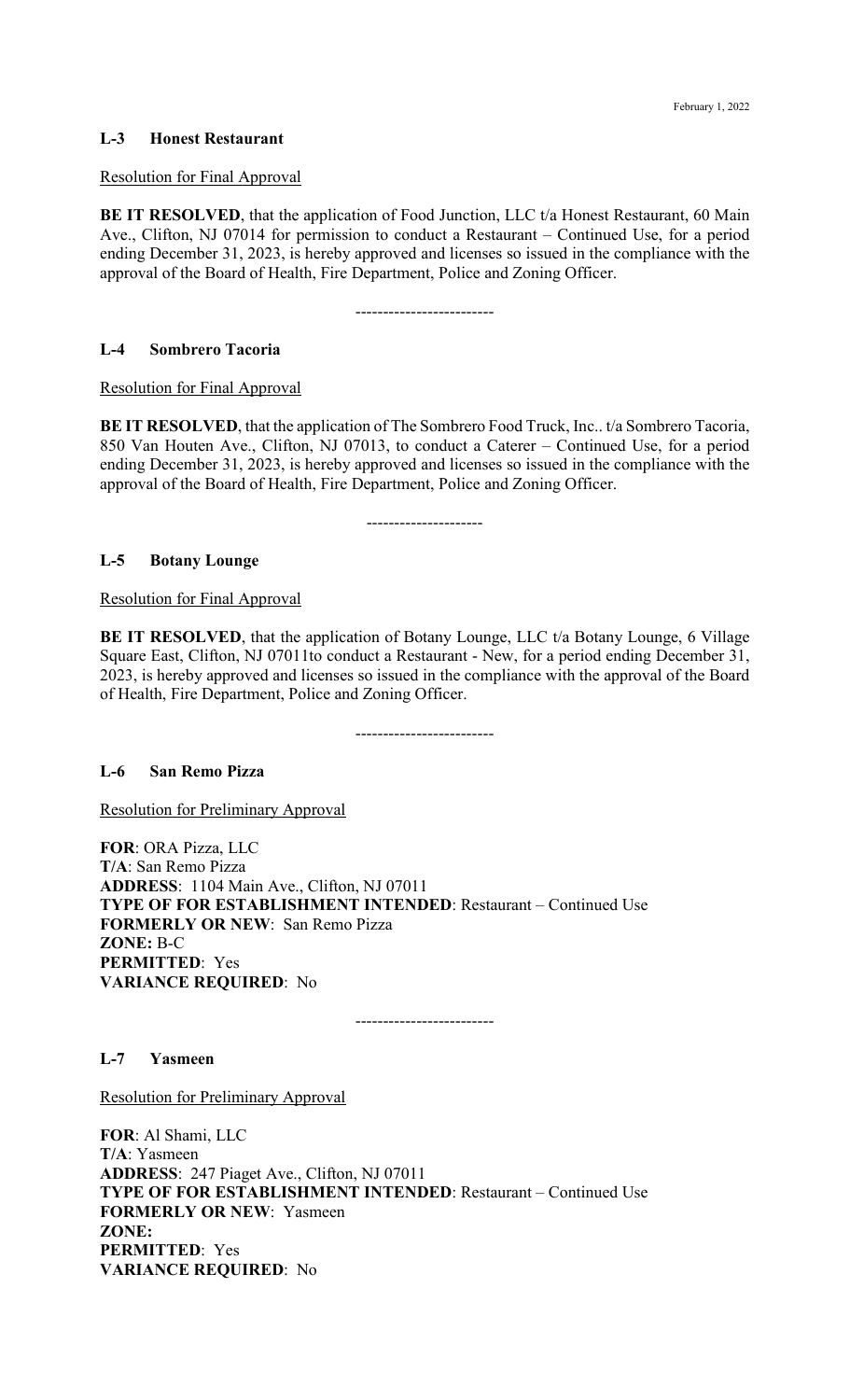### **L-8 Gigi's Sweets**

Resolution for Final Approval

**BE IT RESOLVED**, that the application of Gigi's Sweets, LLC t/a Gigi's Sweets, 290 Lakeview Ave., Clifton, NJ 07011, to conduct a Restaurant – Continued Use, for a period ending December 31, 2023, is hereby approved and licenses so issued in the compliance with the approval of the Board of Health, Fire Department, Police and Zoning Officer.

-----------------------

-------------------------

#### **L-9 In & Out Mart**

Resolution for Final Approval

**BE IT RESOLVED**, that the application of In & Out Mart 1 Corp., t/a In & Out Mart, 1404 Main Ave., Clifton, NJ 07011 to conduct a Caterer/Grocery/Milk – Continued Use, for a period ending December 31, 2023, is hereby approved and licenses so issued in the compliance with the approval of the Board of Health, Fire Department, Police and Zoning Officer.

-------------------

#### **L-10 Blaze Smoke Shop**

Resolution for Final Approval

**BE IT RESOLVED**, that the application of Blaze Smoke Shop, LLC t/a Blaze Smoke Shop, 675 Van Houten Ave., Clifton, NJ 07013 to conduct a Grocery – Continued Use, for a period ending December 31, 2023, is hereby approved and licenses so issued in the compliance with the approval of the Board of Health, Fire Department, Police and Zoning Officer.

------------------------

#### **L-11 Village News**

Resolution for Final Approval

**BE IT RESOLVED**, that the application of Mom N Pop, LLC, t/a Village News, 401 Piaget Ave., Clifton, NJ 07011 to conduct a Caterer/Grocery/Milk – Continued Use, for a period ending December 31, 2023, is hereby approved and licenses so issued in the compliance with the approval of the Board of Health, Fire Department, Police and Zoning Officer.

-------------------------

#### **L-12 The New Corral**

Resolution for Final Approval

**BE IT RESOLVED**, that the application of New Corral, LLC t/a The New Corral, 499 Hazel St., Clifton, NJ 07011 to conduct a Restaurant – Continued Use, for a period ending December 31, 2023, is hereby approved and licenses so issued in the compliance with the approval of the Board of Health, Fire Department, Police and Zoning Officer.

#### **ADJOURNMENT**

Upon motion made by Councilman Grabowski seconded by Councilwoman Murphy and passed on roll call vote, the meeting was adjourned at 9:02 p.m.